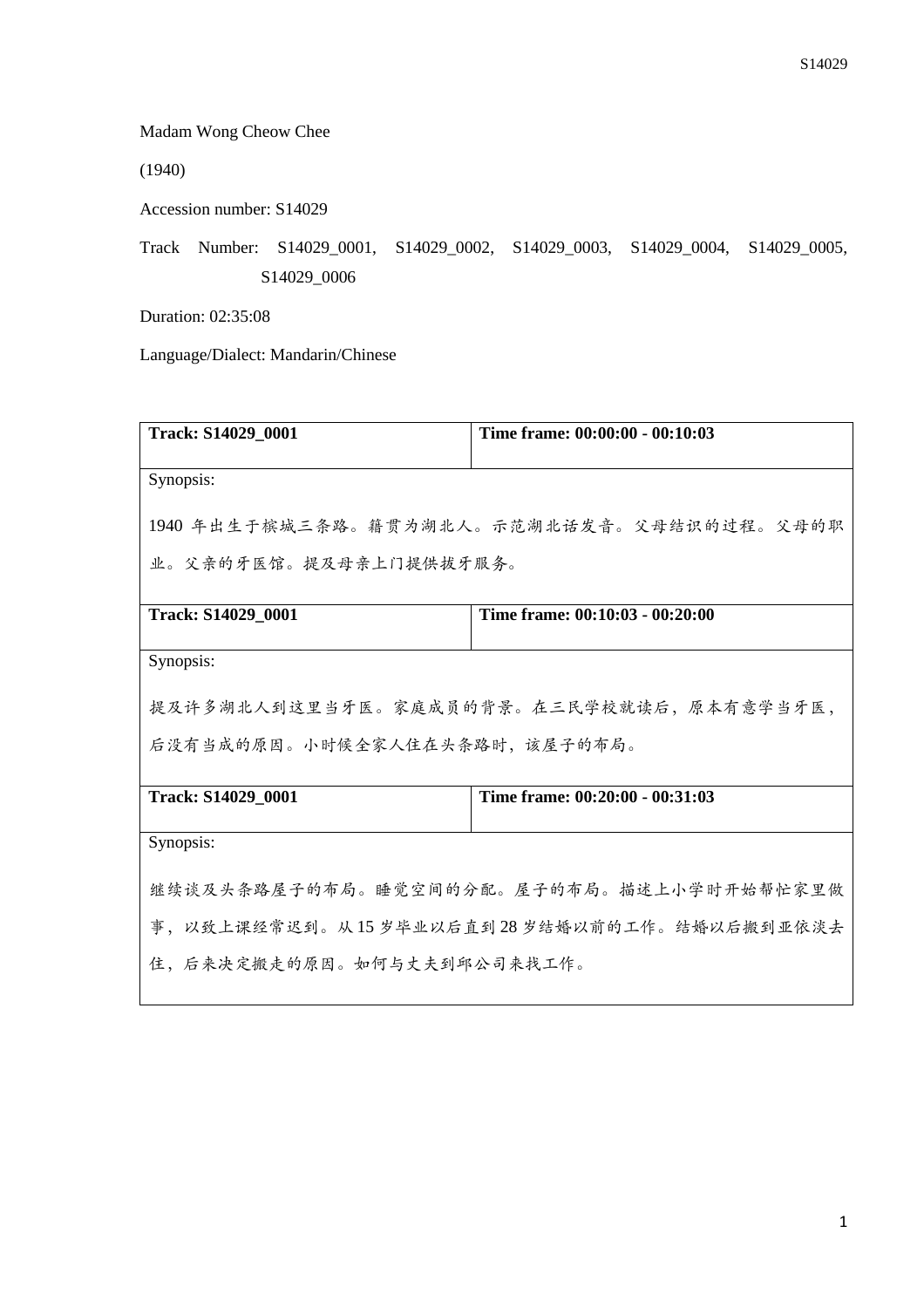| Track: S14029_0002                       | Time frame: 00:00:00 - 00:10:07             |
|------------------------------------------|---------------------------------------------|
| Synopsis:                                |                                             |
|                                          | 解释得到邱公司文山堂的工作以后就一直住在这里,至2014年为止已经住了43年。丈夫在文 |
|                                          |                                             |
|                                          | 山堂当杂工以前的工作。与丈夫在文山堂所负责的工作。文山堂屋子的构造。丈夫开始当杂    |
|                                          | 工时的工资。家里成员为了帮补家用所做的工作。目前所从事的兼职工作。搬到文山堂来的    |
| 心情。                                      |                                             |
| Track: S14029_0002                       | Time frame: 00:10:07 - 00:20:00             |
| Synopsis:                                |                                             |
|                                          |                                             |
|                                          | 丈夫去世以后,向福利部申请援助金的过程。阐述1971年搬到文山堂居住以后的日常生活。  |
| Track: S14029 0002                       | Time frame: 00:20:00 - 00:31:03             |
| Synopsis:                                |                                             |
|                                          | 继续描述日常生活。宗教信仰。为何不能信奉基督教。提及女儿另外为她购屋,但是还不想    |
| 搬进去住的原因。家里供奉的观音菩萨神像的由来。描述家里供奉的观音菩萨很灵验。   |                                             |
| Track: S14029_0003                       | Time frame: 00:00:00 - 00:12:12             |
| Synopsis:                                |                                             |
|                                          |                                             |
| 继续描述家里供奉的观音菩萨很灵验。提及家里的神台。祭拜的神明。拜神的秩序。大小节 |                                             |
| 日的祭拜。                                    |                                             |
| Track: S14029_0004                       | Time frame: 00:00:00 - 00:10:00             |
| Synopsis:                                |                                             |
| 屋内的构造。为何选择把屋子的中间部分做成客厅。屋内曾经进行过的装潢工作。家里的门 |                                             |
|                                          |                                             |
| 锁。厕所和冲凉房的位置。                             |                                             |
|                                          |                                             |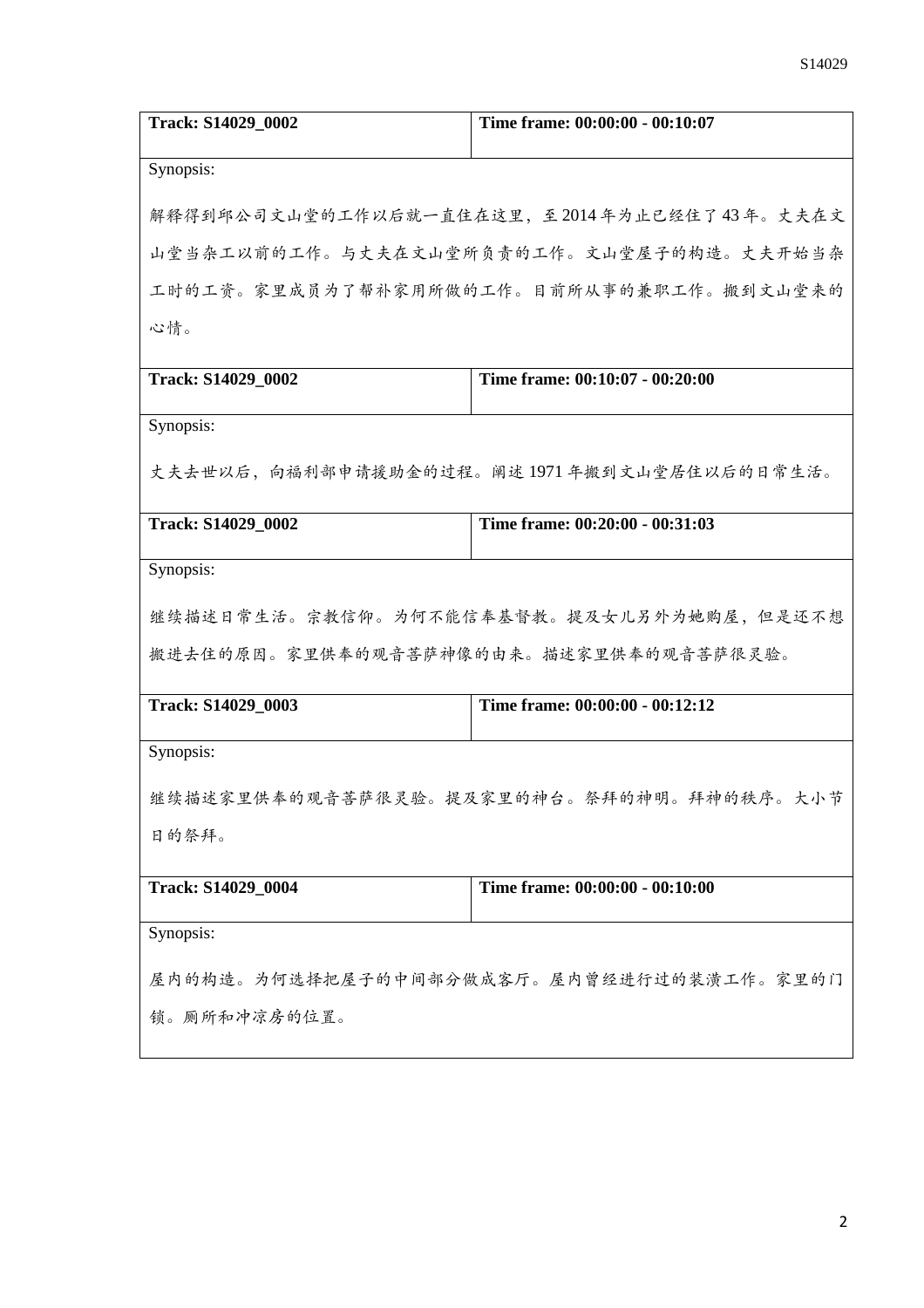| Track: S14029_0004                       | Time frame: 00:10:00 - 00:20:00          |  |
|------------------------------------------|------------------------------------------|--|
| Synopsis:                                |                                          |  |
|                                          | 晚上的时候如何上厕所。刚搬进来的时候的冲凉房构造,以及之后作出的改变。洗衣服的地 |  |
| 方。阐述家里的漏水问题和解决方式。                        |                                          |  |
| Track: S14029_0004                       | Time frame: 00:20:00 - 00:31:03          |  |
| Synopsis:                                |                                          |  |
|                                          | 提及目前的收入。希望女儿能够接手工作,但是女儿不愿意的原因。接下来房子将会进行的 |  |
| 装修工程。以前住在对面的邻居。结婚当天的流程。                  |                                          |  |
| Track: S14029_0005                       | Time frame: 00:00:00 - 00:10:00          |  |
| Synopsis:                                |                                          |  |
|                                          | 继续描述结婚当天的流程。女儿结婚时候的情景。女儿结婚时,家里所使用的空间。为何丈 |  |
| 夫的丧礼没有在家里进行。                             |                                          |  |
| Track: S14029_0005                       | Time frame: 00:10:00 - 00:21:12          |  |
| Synopsis:                                |                                          |  |
|                                          | 描述丈夫的回魂夜时所梦到的情景。提及把丈夫的神主牌请到文山堂祭拜。丈夫生忌的时候 |  |
| 所祭拜的祭品。文山堂进行冬至祭祀时所负责的工作。                 |                                          |  |
| Track: S14029_0006                       | Time frame: 00:00:00 - 00:10:03          |  |
| Synopsis:                                |                                          |  |
| 如何开始种花。种植土壤的来源。种植的植物种类。种石榴的原因。描述种了石榴以后,有 |                                          |  |
| 人上门来购买。石榴的使用。                            |                                          |  |
| Track: S14029_0006                       | Time frame: 00:10:03 - 00:19:57          |  |
| Synopsis:                                |                                          |  |
| 卖石榴的价钱。在家里种的其他植物。琼花的用途。继续描述在家里种植的其他植物。   |                                          |  |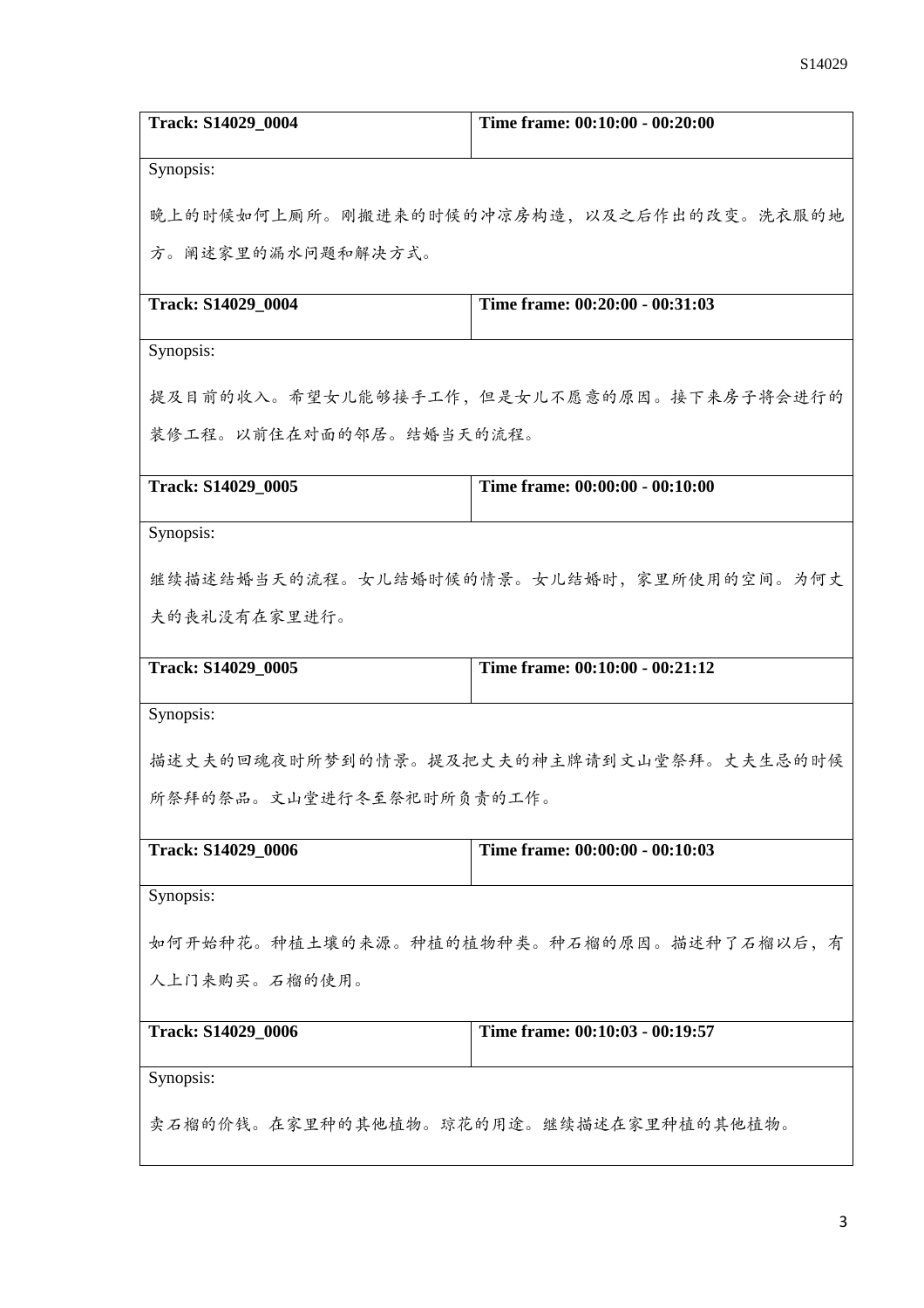| Track: S14029 0006 | Time frame: 00:19:57 - 00:28:35          |
|--------------------|------------------------------------------|
| Synopsis:          |                                          |
|                    | 谈及没有再种蔬菜的原因。解释因为面对老鼠问题,所以用塑料袋把食物吊起来。如何解决 |
| 老鼠问题。屋子所面对的其他问题。   |                                          |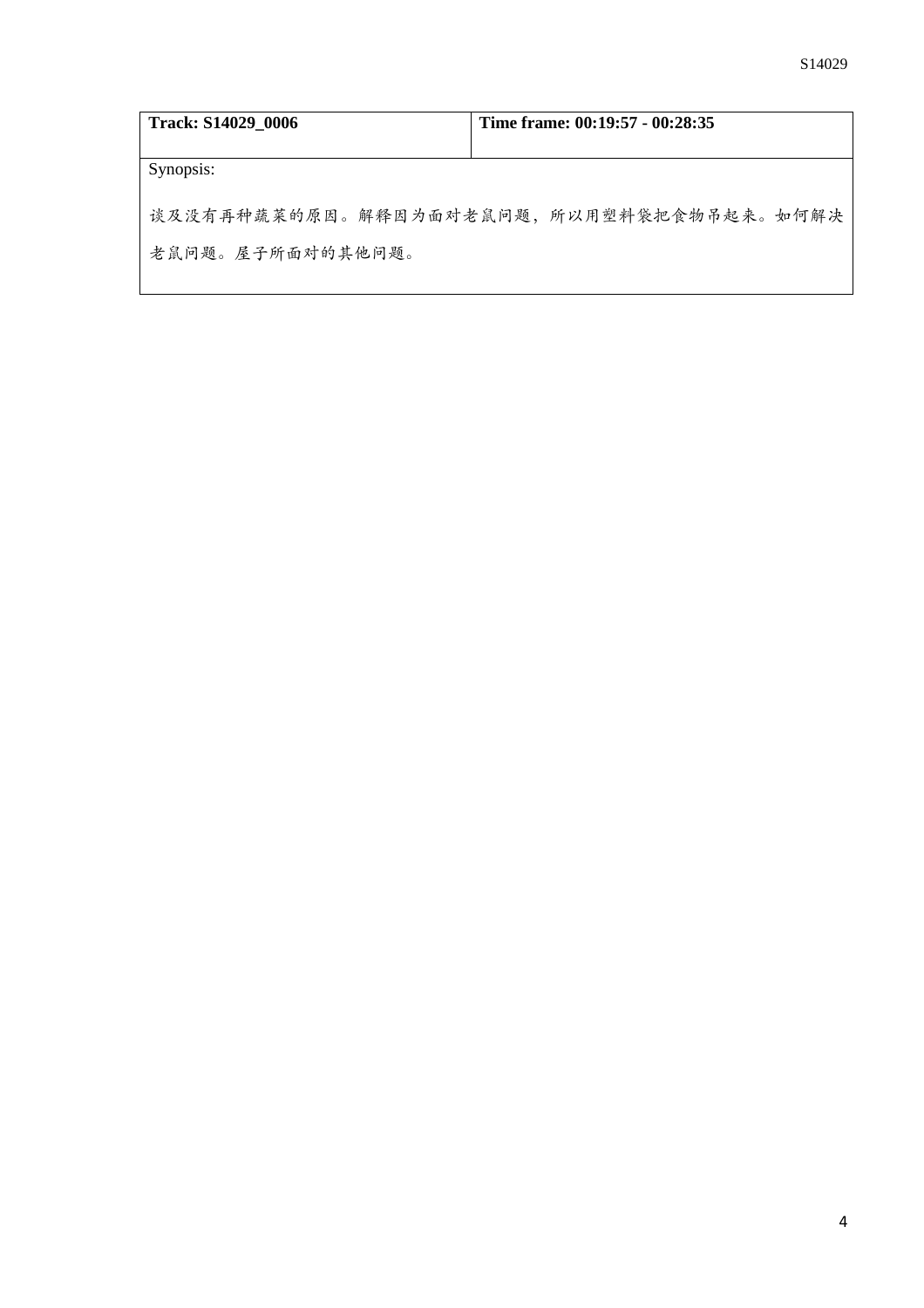## Madam Wong Cheow Chee

(1940)

Accession number: S14029

Track Number: S14029\_0001, S14029\_0002, S14029\_0003, S14029\_0004, S14029\_0005, S14029\_0006

Duration: 02:35:08

Language/Dialect: Mandarin/Chinese

| <b>Track: S14029 0001</b> | Time frame: $00:00:00 - 00:10:03$ |
|---------------------------|-----------------------------------|
|                           |                                   |

Synopsis:

Born in 1940 at Presgrave Street, Penang. She came from the Hubei dialect group. Demonstrated the Hubei dialect pronunciation. How her parents got to know each other. Her parents' occupation. Her father's dental clinic. Mentioned about her mother who provided on-site tooth extraction service.

| <b>Track: S14029 0001</b> | Time frame: 00:10:03 - 00:20:00 |
|---------------------------|---------------------------------|
|                           |                                 |

Synopsis:

Mentioned that there were many people from Hubei, China who came here to work as a dentist. Her family members' background. Talked about her initial intention to be a dentist upon graduation from SJK (C) Sum Min but it did not work out and why. The layout of her house in Magazine Road in which her whole family resided when she was young.

| <b>Track: S14029 0001</b> | Time frame: $00:20:00 - 00:31:03$ |
|---------------------------|-----------------------------------|
|                           |                                   |

Synopsis:

Continued with the layout of the Magazine Road house. The allocation of sleeping spaces. The house's layout. Described helping up with the household chores during her primary school years, which resulted in her often being late for school. Her occupation from 15 years old to before marriage at 28. Moved to stay in Air Itam after marriage but decided to move again and reason for doing so. How her husband and she came to Khoo Kongsi to look for jobs.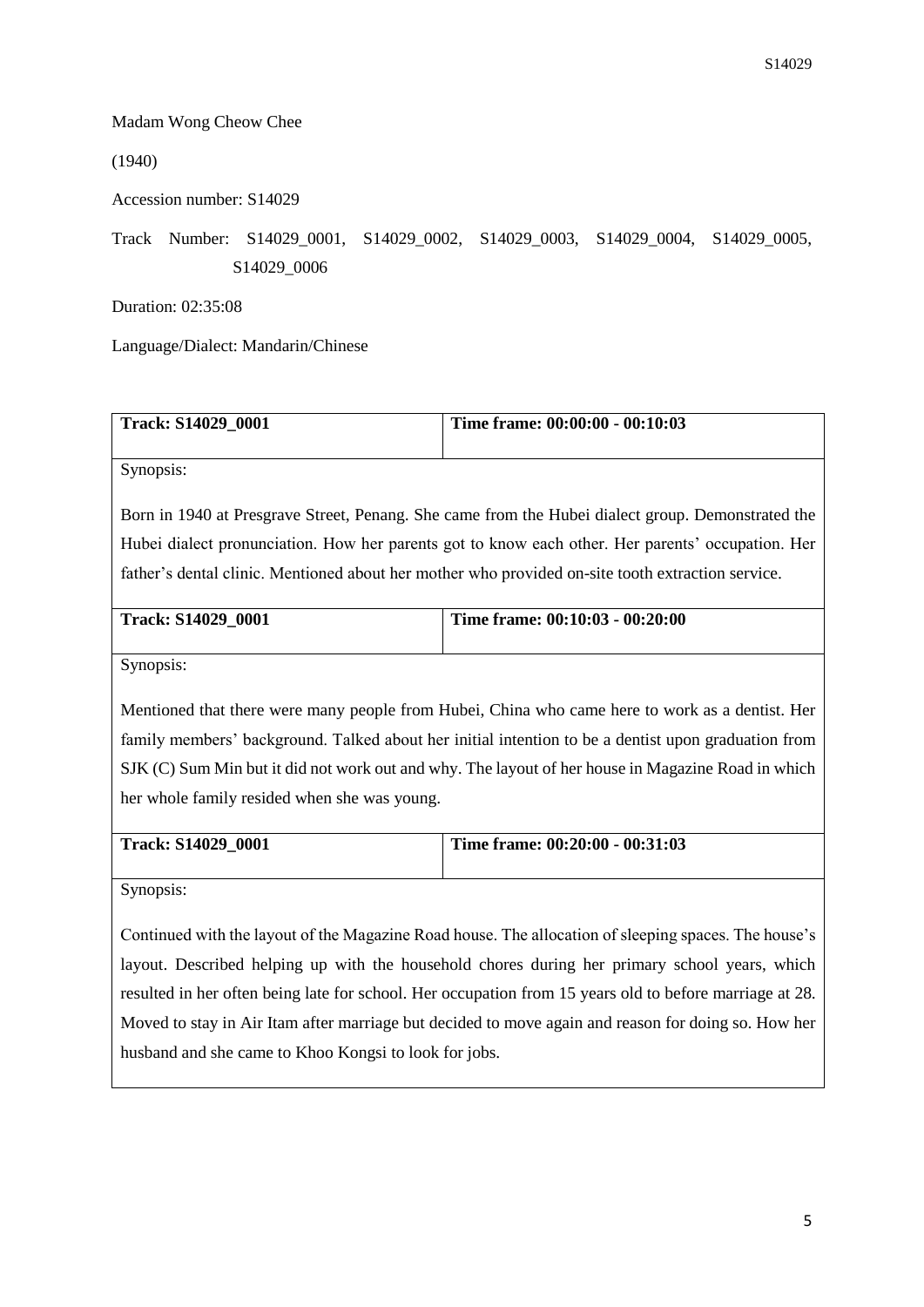| Track: S14029 0002 | Time frame: 00:00:00 - 00:10:07 |
|--------------------|---------------------------------|
|                    |                                 |

Synopsis:

Revealed that they had been staying at Boon San Tong since they obtained the job, which had been 43 years up to 2014. Her husband's job before working as an odd-job worker at Boon San Tong. Her husband and her job scopes at Boon San Tong. The layout of the Boon San Tong house. Wages received by her husband when he first started to work as an odd-job worker. Other jobs done by her family members to generate side income for the family. The part-time job that she is doing now. Her feelings when moving into Boon San Tong.

| <b>Track: S14029 0002</b> | Time frame: $00:10:07 - 00:20:00$ |
|---------------------------|-----------------------------------|
|                           |                                   |

Synopsis:

The process of applying for aid from the Welfare Department after her husband's passing. Elaborated on her daily routine after moving into Boon San Tong in 1971.

| <b>Track: S14029 0002</b> | Time frame: 00:20:00 - 00:31:03 |
|---------------------------|---------------------------------|
|                           |                                 |
|                           |                                 |

Synopsis:

Continued with the description of her daily routine. Her religious belief. Why she could not embrace Christianity. Mentioned that her daughter bought her a house and why she had not moved in yet. The origin of the Goddess of Mercy statue worshipped at home. Described that the Goddess of Mercy worshipped at home was efficacious.

| <b>Track: S14029 0003</b> | Time frame: 00:00:00 - 00:12:12 |
|---------------------------|---------------------------------|
|                           |                                 |

Synopsis:

Continued with description of the efficaciousness of the Goddess of Mercy worshipped at home. Mentioned about the altar for deity worship. Deities worshipped. The sequences of worshipping the deities. Festivals for deity worshipping.

| <b>Track: S14029 0004</b> | Time frame: $00:00:00 - 00:10:00$ |
|---------------------------|-----------------------------------|
|                           |                                   |

Synopsis:

The house's inner layout. Why they decided to make the central part of the house into a living room. Renovations done in the house. The door locks of the house. The location of the toilet and bathroom.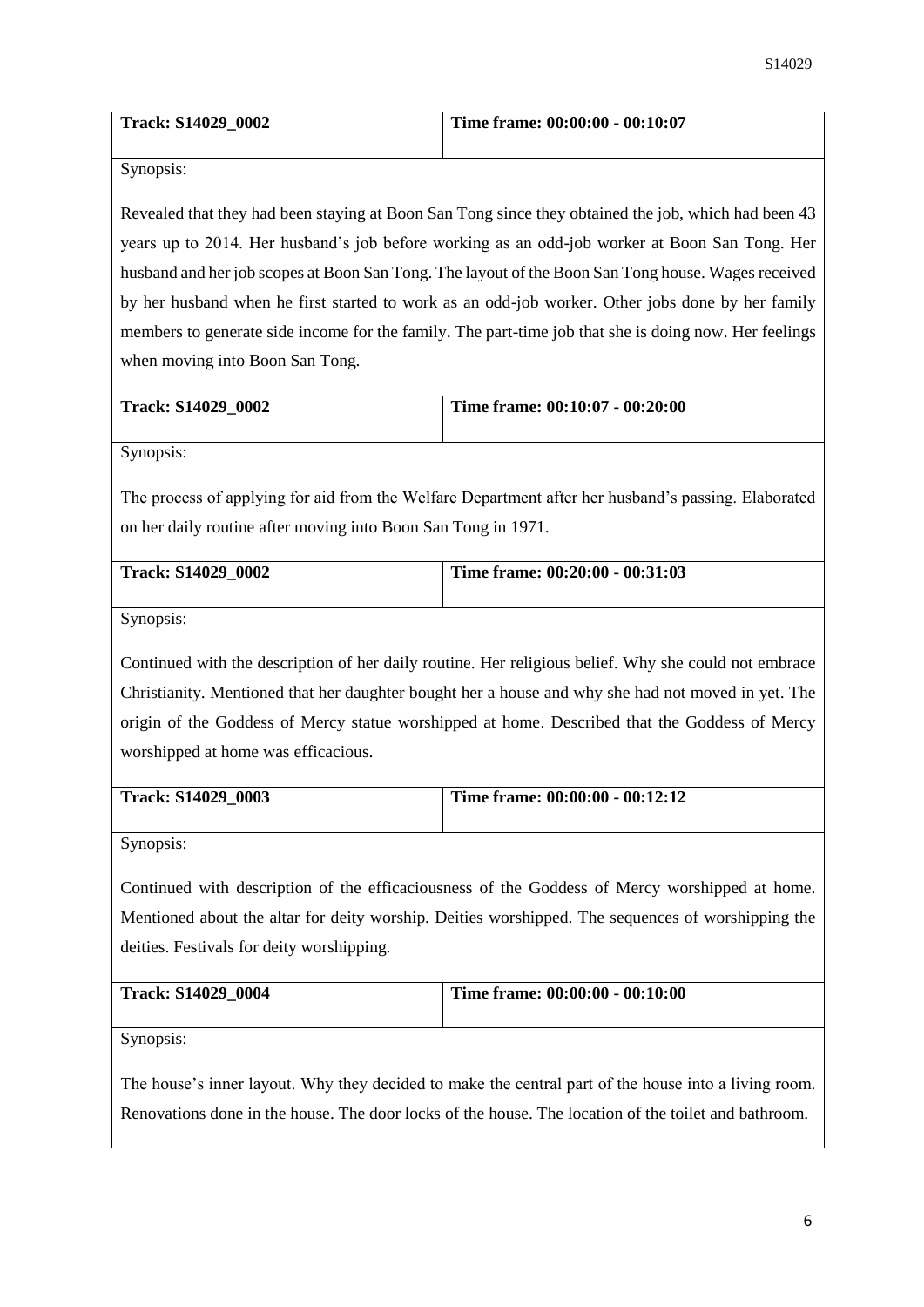| <b>Track: S14029 0004</b> | Time frame: $00:10:00 - 00:20:00$ |
|---------------------------|-----------------------------------|
|                           |                                   |

Synopsis:

How to go to toilet at night. The bathroom layout when she first moved in and changes made after that. The clothes washing location. Described in details about the water leaking problem at home and how it was overcome.

| <b>Track: S14029 0004</b> | Time frame: 00:20:00 - 00:31:03 |
|---------------------------|---------------------------------|
|                           |                                 |

Synopsis:

Mentioned about the current income. Why was her daughter unwilling to take over her job although she wished so. The upcoming renovation project for the house. The neighbours who lived opposite the house. The flow on the wedding day.

| Track: S14029 0005 | Time frame: 00:00:00 - 00:10:00 |
|--------------------|---------------------------------|
|                    |                                 |

Synopsis:

Continued with the description of the flow of the wedding day. Her daughter's wedding and spaces used at home. Why her husband's funeral was not held at home.

| <b>Track: S14029 0005</b> | Time frame: $00:10:00 - 00:21:12$ |
|---------------------------|-----------------------------------|
|                           |                                   |

Synopsis:

Described dreaming of her husband on the 7<sup>th</sup> night of his passing. Mentioned about getting her husband's ancestral tablet to be worshipped at Boon San Tong. Offerings prepared for her husband's afterlife birthday. Her job scope during the winter solstice worship at Boon San Tong.

| <b>Track: S14029 0006</b> | Time frame: $00:00:00 - 00:10:03$ |
|---------------------------|-----------------------------------|
|                           |                                   |

Synopsis:

How she started to grow plants. The source of the soil. Types of plants grown. Reason of planting pomegranate. Described that there were people who wanted to buy pomegranate. The use of pomegranate.